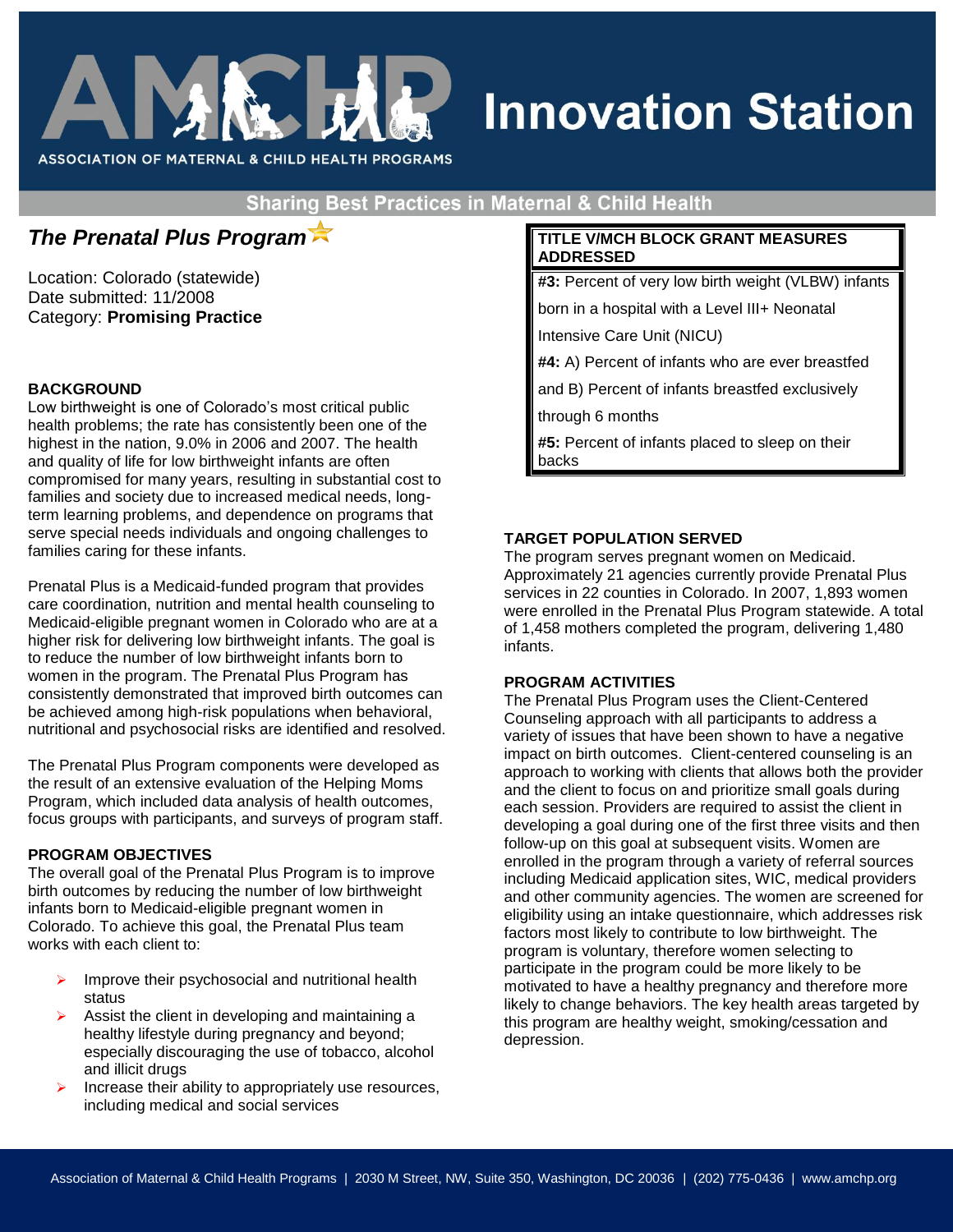*Weight:* Providers are required to track and identify weight gain risk using a weight gain grid based on the Institute of Medicine guidelines.

*Smoking:* Current research recommends complete cessation, therefore providers are required to follow-up with mothers who smoke to encourage complete cessation and then identify whether or not women quit smoking by the end of the pregnancy. Initial research on smoking during pregnancy indicated that even a reduction in smoking had benefits. Therefore, the data that were collected tracked "reduction" as well as "cessation".

*Depression:* As awareness of perinatal depression has grown in recent years, the program has incorporated a screening and intervention protocol to be followed for all women in the program. A recent addition to the program protocol is the use of the Edinburgh Postpartum Depression Screen to identify symptoms of depression during and after pregnancy.

Finally, in order to encourage providers to offer model care for all women in the program, the Medicaid reimbursement structure has been adapted to offer a greater monetary incentive for completing the required number of visits (10) for model care.

The eligibility enrollment form (Prenatal Plus Intake Form) was developed using evidence shown in the research to effect low birthweight. Model care for the program is defined as client enrollment in the first or second trimester (prior to 28 weeks gestation) and continuation through delivery and up to 60 days postpartum. The client must receive a minimum of 10 contacts with the Prenatal Plus staff.

#### **PROGRAM OUTCOMES/EVALUATION DATA**

The Women's Health Unit at the Colorado Department of Public Health and Environment collects data for all Prenatal Plus clients including client information, the number of Prenatal Plus visits, risk factors, behavioral risk resolution information and birth outcomes. In addition, an analysis is completed using data from the Colorado PRAMS and birth certificates to make a comparison to those women on Medicaid with similar risks, but who are not enrolled in the Prenatal Plus Program.

#### Results

There was a reduction in the rate of low birthweight infants born to Prenatal Plus Program participants. In 2007, the low birthweight rate for infants born to Prenatal Plus participants who remained in the program through delivery was 10.7%. Without Prenatal Plus services, the low birthweight rate for the Prenatal Plus population was expected to be 13.8%. This expected rate is based on the outcomes for women on Medicaid with the same risks who did not receive Prenatal

Plus services. The Prenatal Plus rate is 22.5% lower than the expected rate.

This reduction in the low birthweight rate resulted in an estimated savings of 2.7 million dollars in health care costs for Medicaid during 2007. The savings are based on expected costs for the 1,893 women who received Prenatal Plus services in 2007 and their infants through their first year of life if they had not participated in the program. Reductions in the low birthweight rate are directly related to the decreases in risk achieved by the women enrolled in Prenatal Plus. The Prenatal Plus Program continues to achieve high resolution rates in all five of the risk categories:

- $\triangleright$  Among women who were smokers when they began the program, 66% quit before they delivered.
- $\triangleright$  Among women who reported psychosocial problems, 80% resolved their risk during pregnancy.
- For women with inadequate weight gain during pregnancy, 72% gained the recommended amount of weight before delivery.
- $\triangleright$  A total of 92% of the women who reported using drugs quit.
- $\triangleright$  99% of the women who reported alcohol use abstained during pregnancy.

In addition, for each of the risk categories, more women were able to resolve their risk factors if they received model care (10 visits). Ninety-one percent of participants receiving model care resolved all or some of their risks compared to 77% among those who received fewer visits, a difference that is statistically significant (p<.001). The percentage of clients receiving model care increased to 63% in 2007.

The significant differences in low birthweight infants among women who resolved individual or multiple risks and women who did not resolve those risks underscores the fact that providing assistance to achieve risk resolution results in fewer low birthweight infants.

#### **PROGRAM COST**

Based on agency cost analysis information, the average cost/client was \$1,192 in 2007. Medicaid reimburses the program at 4 different levels, based on the number of visits received-\$850 for 11+ visits, \$750 for 10 visits, \$400 for 4-9 visits, \$150 for 1-4 visits – although this only covers on average ~45% of the program costs. Local agencies are responsible for finding other resources to provide the local subsidy for uncompensated costs. Each agency is required to have a care coordinator, mental health professional and registered dietitian as part of the Prenatal Plus team. At the state level, Medicaid currently provides the Colorado Department of Public Health and Environment with \$108,000 to cover costs for staff salaries and other administrative activities, although this does not cover all the costs of administering the program.